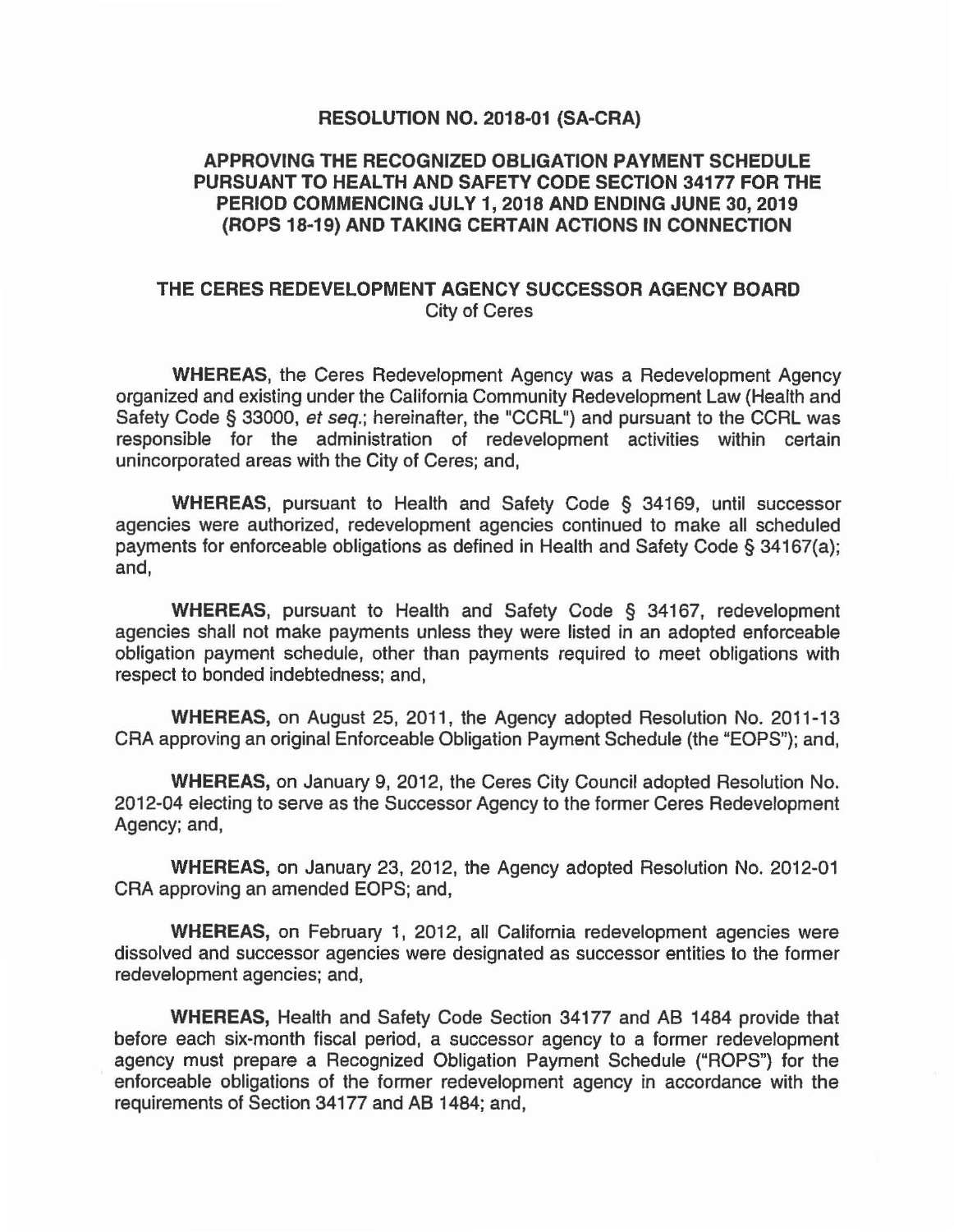WHEREAS, the Successor Agency has prepared a ROPS for the twelve-month fiscal period that commences on July 1, 2018 and ends on June 30, 2019, attached hereto as Exhibit "A" and incorporated herein by reference, on the California Department of Finance form (ROPS 18-19); and,

WHEREAS, pursuant to Health and Safety Code Section 34180(g) and AB 1484, establishment of a ROPS by the Successor Agency shall also be approved by the Oversight Board; and,

WHEREAS, pursuant to subdivisions (1)(2)(C) and (1)(3) of Health and Safety Code Section 34177 and AB 1484, a copy of the certified and approved ROPS for the period of July 1, 2018 through June 30, 2019 must be submitted by the Successor Agency, to the California Department of Finance ("DOF") and to Stanislaus County by February 1, 2018; and,

WHEREAS, all of the prerequisites with respect to the approval of this Resolution have been met.

NOW, THEREFORE, BE IT RESOLVED by the Successor Agency of the former Ceres Redevelopment Agency, as follows:

- Section 1. The foregoing recitals are true and correct and are a substantive part of this Resolution.
- Section 2. The Agency's ROPS, which is attached hereto as Exhibit "A", is ratified, approved and adopted pursuant to Health and Safety Code Section 34177.
- Section 3. The Successor Agency hereby approves the ROPS for the period of July 1, 2018 through June 30, 2019, and hereby acknowledges that the Successor Agency has submitted the ROPS to the Oversight Board for consideration of approval at the Oversight Board meeting held on January 22, 2018.
- Section 4. The officers and the staff of the Successor Agency are hereby authorized and directed, jointly and severally, to do any and all things which they may deem necessary or advisable to effectuate this Resolution.
- Section 5. This Resolution shall take effect upon the date of its adoption.

PASSED AND ADOPTED by the Successor Agency of the former Ceres Redevelopment Agency at a regular meeting thereof held on the 22<sup>nd</sup> day of January 2018, by the following vote: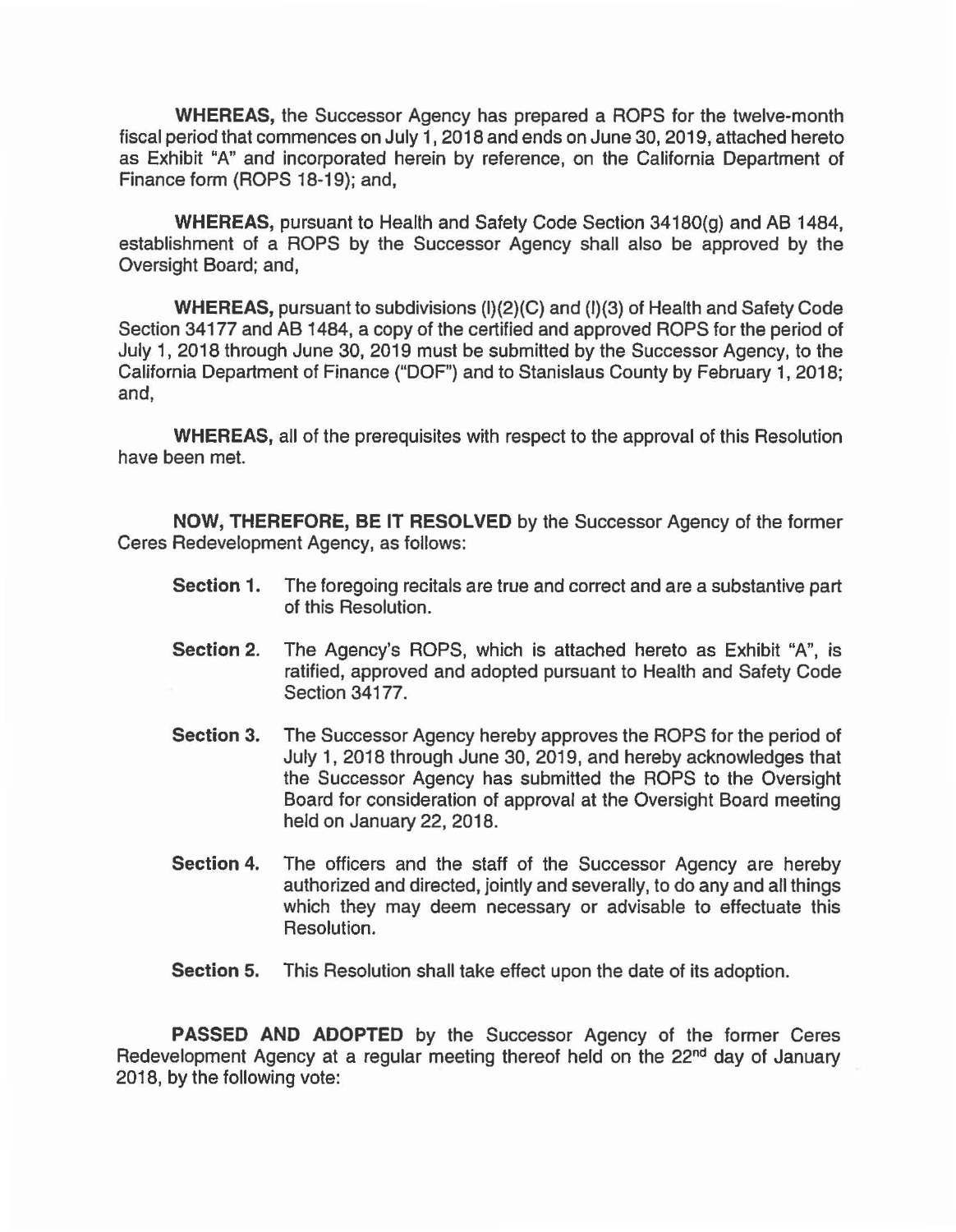AYES: Board Members:

Durossette, Kline. Lane. Ryno. Chairperson Vierra

NOES: Board Members: None

None

ABSENT: Board Members:

 $\tau$ 

Chris Vierra, Chairperson

ATTEST: Diane Nayares-Derez, City Clerk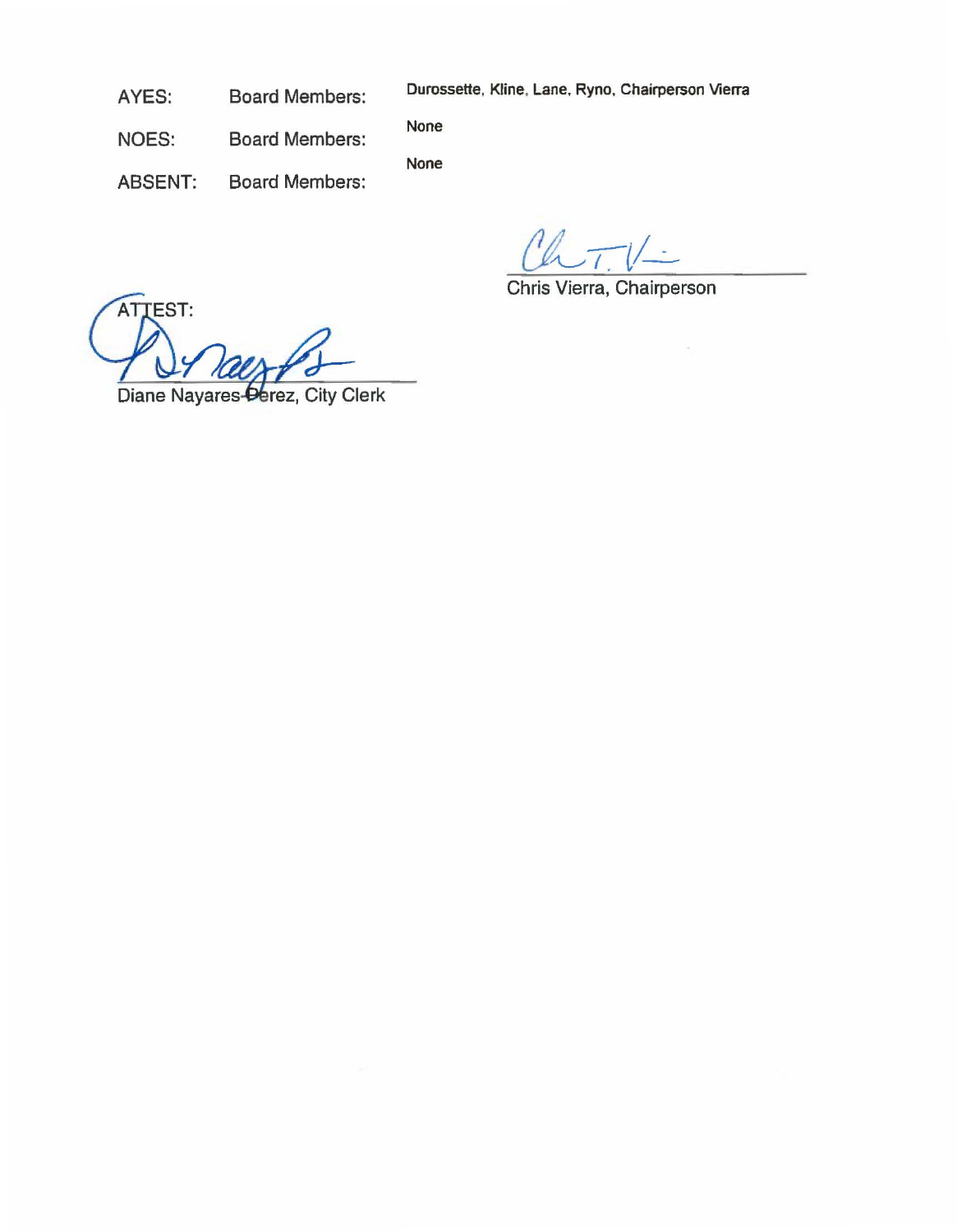|         | Successor Agency:           | Ceres                                                                      |                                   |                                 |                  |
|---------|-----------------------------|----------------------------------------------------------------------------|-----------------------------------|---------------------------------|------------------|
| County: |                             | Stanislaus                                                                 |                                   |                                 |                  |
|         |                             | Current Period Requested Funding for Enforceable Obilgations (ROPS Detail) | (July - December)<br>18-19A Total | (aunr - Aenuer)<br>18-198 Total | ROPS 18-19 Total |
| ъ       |                             | Enforceable Obligations Funded as Follows (B+C+D):                         | 1,781,504 \$                      |                                 | 1,781,504        |
| ω       | <b>Bond Proceeds</b>        |                                                                            |                                   |                                 |                  |
| О       | Reserve Balance             |                                                                            | 1,781,504                         |                                 | 1,781,504        |
|         | Other Funds                 |                                                                            |                                   |                                 |                  |
|         |                             | Redevelopment Property Tax Trust Fund (RPTTF) (F+G):                       | 424,000 \$                        | 2,645,158 \$                    | 3,069,158        |
|         | <b>RPTTF</b>                |                                                                            | 299,000                           | 2,520,158                       | 2,819,158        |
| ດ       | <b>Administrative RPTTF</b> |                                                                            | 1<br>125,000                      | 125,000                         | 250,000          |
| ᆂ       |                             | Current Period Enforceable Obligations (A+E):                              | 2,205,504 \$                      | 2,645,158 \$                    | 4,850,662        |

agency. Obligation Payment Schedule for the above named successor Certification of Oversight Board Chairman:<br>Pursuant to Section 34177 (o) of the Health and Safety code, I hereby certify that the above is a true and accurate Recognized

Chris Vierra, Chairperson

 $\widetilde{\mathcal{S}}$ **Alam**  $\left\langle \cdot \right\rangle$  $1 - 22 - 18$ Title

Signature

Date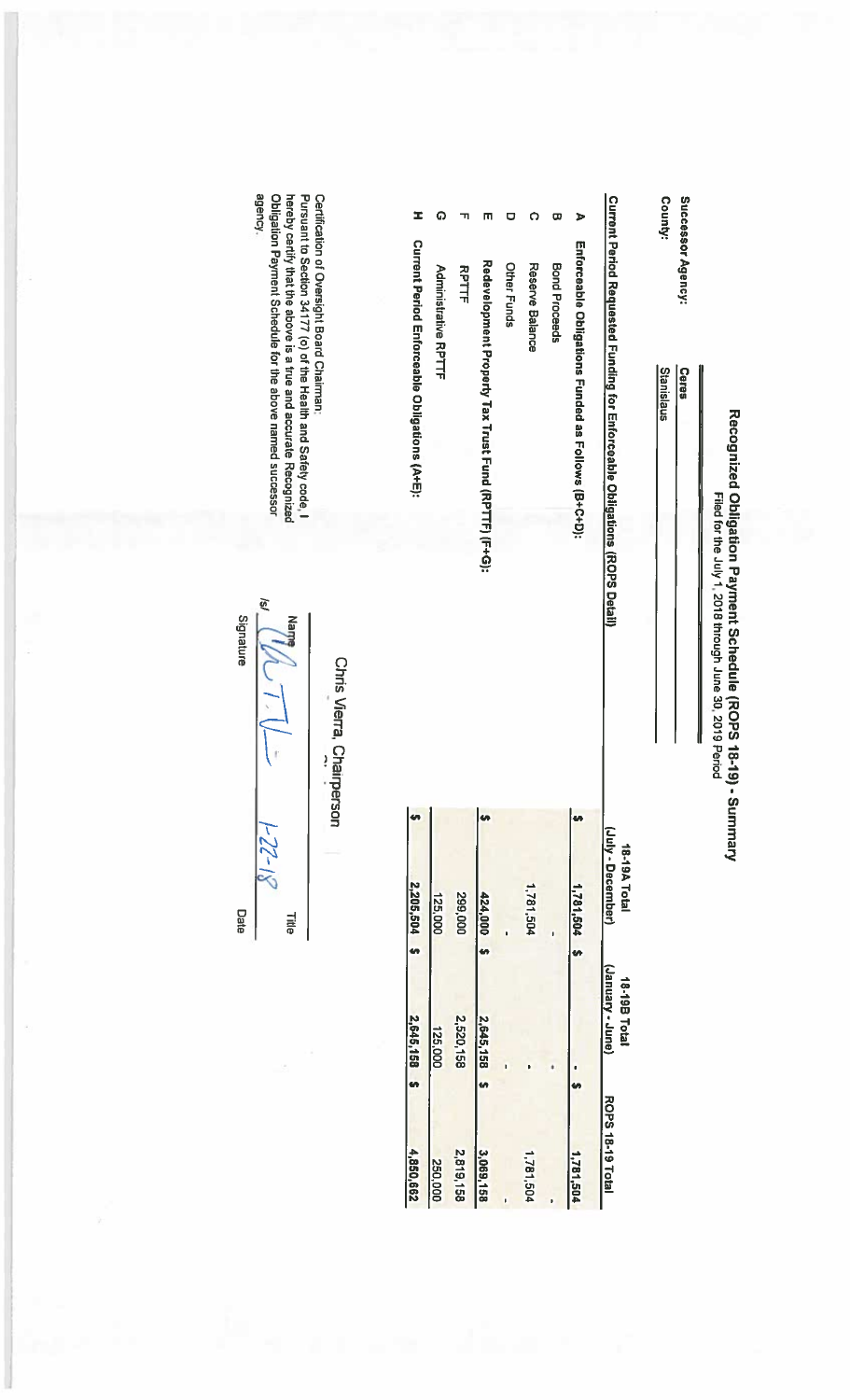|   |                                   |  |    |     |                              |     |             |   |        |         |   |     |   |                   |  |              |   |  |  |  |                                    |              |  |                                                                            |  |                                                                                                                                                                                                                                                                                                                                                     |  |                                                              |                                                                     |                 |         | <u> 도로 없는 물론</u>                                                                                                                                                                                                                                                                                                                                                                                                                    |    |  |                | reer                   |                                     | 13                            |          |                                                                                                                   |             |                       |                                                                                                                                                                     |                      |                                              |                     |                                          |                |                                        |                               |                                                                         |  |
|---|-----------------------------------|--|----|-----|------------------------------|-----|-------------|---|--------|---------|---|-----|---|-------------------|--|--------------|---|--|--|--|------------------------------------|--------------|--|----------------------------------------------------------------------------|--|-----------------------------------------------------------------------------------------------------------------------------------------------------------------------------------------------------------------------------------------------------------------------------------------------------------------------------------------------------|--|--------------------------------------------------------------|---------------------------------------------------------------------|-----------------|---------|-------------------------------------------------------------------------------------------------------------------------------------------------------------------------------------------------------------------------------------------------------------------------------------------------------------------------------------------------------------------------------------------------------------------------------------|----|--|----------------|------------------------|-------------------------------------|-------------------------------|----------|-------------------------------------------------------------------------------------------------------------------|-------------|-----------------------|---------------------------------------------------------------------------------------------------------------------------------------------------------------------|----------------------|----------------------------------------------|---------------------|------------------------------------------|----------------|----------------------------------------|-------------------------------|-------------------------------------------------------------------------|--|
|   |                                   |  |    |     |                              |     |             |   |        |         |   |     |   |                   |  |              |   |  |  |  |                                    |              |  |                                                                            |  |                                                                                                                                                                                                                                                                                                                                                     |  |                                                              | Deserting<br>The Torse Fee (September)<br>Deserting Fee (September) |                 |         |                                                                                                                                                                                                                                                                                                                                                                                                                                     | 青江 |  |                |                        | <b>THE Second Imaginates Robert</b> | HSC § 34171 (di(1)(A) Reserve |          | <b>Comman Designation</b><br><b>Bucket Marcy American</b><br>Bucket Marcy American                                |             |                       |                                                                                                                                                                     |                      | i<br>Particular<br><b>COMPANY IN 1889</b>    |                     |                                          |                |                                        |                               |                                                                         |  |
|   |                                   |  |    |     |                              |     |             |   |        |         |   |     |   |                   |  |              |   |  |  |  |                                    |              |  |                                                                            |  |                                                                                                                                                                                                                                                                                                                                                     |  | 訂<br>Relativity Bends bound<br>Also 072/12                   |                                                                     |                 |         |                                                                                                                                                                                                                                                                                                                                                                                                                                     |    |  |                |                        |                                     |                               |          |                                                                                                                   |             |                       |                                                                                                                                                                     |                      | Children's Type                              |                     |                                          |                |                                        |                               |                                                                         |  |
|   |                                   |  |    |     |                              |     |             |   |        |         |   |     |   |                   |  |              |   |  |  |  |                                    |              |  |                                                                            |  |                                                                                                                                                                                                                                                                                                                                                     |  | <b>RISSON</b>                                                |                                                                     |                 |         |                                                                                                                                                                                                                                                                                                                                                                                                                                     |    |  |                | <b>THE SEA</b>         | <b>Cubicum</b>                      | 000829221                     |          | $\begin{array}{ c c } \hline \text{correl} \\ \hline \text{162,14} \\ \hline \text{162,14} \\ \hline \end{array}$ |             | <b>DIGENTA</b>        | <b>REASES</b>                                                                                                                                                       |                      | <b>Contract/grounterst</b><br>Execution Data |                     |                                          | 10             |                                        |                               |                                                                         |  |
|   |                                   |  |    |     |                              |     |             |   |        |         |   |     |   |                   |  |              |   |  |  |  |                                    |              |  |                                                                            |  |                                                                                                                                                                                                                                                                                                                                                     |  | <b>CONTRACT</b>                                              |                                                                     |                 |         | $\begin{array}{ c c c c c } \hline \hline \multicolumn{1}{ c }{\multicolumn{1}{ c }{\multicolumn{1}{ c }{\multicolumn{1}{ c }{\multicolumn{1}{ c }{\multicolumn{1}{ c }{\multicolumn{1}{ c }{\multicolumn{1}{ c }{\multicolumn{1}{ c }{\multicolumn{1}{ c }{\multicolumn{1}{ c }{\multicolumn{1}{ c }{\multicolumn{1}{ c }{\multicolumn{1}{ c }{\multicolumn{1}{ c }{\multicolumn{1}{ c }{\multicolumn{1}{ c }{\multicolumn{1}{ c $ |    |  |                |                        | <b>DI MOLA</b>                      | 002/923                       |          | crocard<br>Crocard<br>Control                                                                                     |             | <b>SLIGHT</b>         | <b>CORACT</b>                                                                                                                                                       |                      | Contract Agreement<br>Temminten Dan          |                     |                                          |                |                                        |                               |                                                                         |  |
|   |                                   |  |    |     |                              |     |             |   |        |         |   |     |   |                   |  |              |   |  |  |  |                                    |              |  |                                                                            |  |                                                                                                                                                                                                                                                                                                                                                     |  | 174 844 87                                                   |                                                                     | å               |         | <b>BEER</b>                                                                                                                                                                                                                                                                                                                                                                                                                         |    |  |                | <b>ERE</b><br>ERECTION | <b>United Assets</b>                | UD Bank NA                    |          | Under Pytome, Inc.<br>CChy of Cents                                                                               |             | <b>HOW DURING HOW</b> | 調理                                                                                                                                                                  |                      |                                              |                     |                                          |                |                                        |                               |                                                                         |  |
|   |                                   |  |    |     |                              |     |             |   |        |         |   |     |   |                   |  |              |   |  |  |  |                                    |              |  |                                                                            |  |                                                                                                                                                                                                                                                                                                                                                     |  | <b>Bond Trunke Administration</b><br>Reducting of 2003 Bonds | I                                                                   |                 |         | <b>bend CIP product</b><br>Approach Press<br>Approach Press<br>Approach Press<br>Approach Press                                                                                                                                                                                                                                                                                                                                     |    |  |                |                        | WORTH A SOMETIME IN MOTOR           |                               |          |                                                                                                                   |             |                       | Funding by RDA (AR Housing Prepada<br>Funding by RDA (AR Housing Prepada                                                                                            |                      | <b>Clear plays Major &amp; Bussel</b>        |                     |                                          | ۰              |                                        |                               |                                                                         |  |
|   |                                   |  |    |     |                              |     |             |   |        |         |   |     |   |                   |  |              |   |  |  |  |                                    |              |  |                                                                            |  |                                                                                                                                                                                                                                                                                                                                                     |  |                                                              |                                                                     |                 |         |                                                                                                                                                                                                                                                                                                                                                                                                                                     |    |  |                |                        |                                     |                               |          |                                                                                                                   |             |                       |                                                                                                                                                                     |                      | lì                                           |                     |                                          |                |                                        |                               |                                                                         |  |
|   |                                   |  |    |     |                              |     |             |   |        |         |   |     |   |                   |  |              |   |  |  |  |                                    |              |  |                                                                            |  |                                                                                                                                                                                                                                                                                                                                                     |  | 10,480,949                                                   |                                                                     | <b>EGS</b> (MY) | 000 062 |                                                                                                                                                                                                                                                                                                                                                                                                                                     |    |  |                | <b>Parkin</b>          |                                     |                               |          | 龖                                                                                                                 |             |                       |                                                                                                                                                                     |                      |                                              |                     |                                          |                |                                        |                               |                                                                         |  |
| 呭 | داسا ساسا ساسا                    |  |    |     | $\left  \frac{1}{2} \right $ | * * | la la la la | ᇆ | F.     | - - - - | T |     | ᆍ | in be as as as as |  |              | Ш |  |  |  | ▘▏▘▏▘▏▘▏▘<br>▁▎▁▁▎▁▏▏<br>a ba a ba | $\mathbf{r}$ |  | $\begin{bmatrix} 1 \\ 2 \\ 3 \end{bmatrix}$<br><b>주문 등 등 등 등 등 등 등 등 등</b> |  | $\begin{picture}(20,10) \put(0,0){\line(1,0){15}} \put(15,0){\line(1,0){15}} \put(15,0){\line(1,0){15}} \put(15,0){\line(1,0){15}} \put(15,0){\line(1,0){15}} \put(15,0){\line(1,0){15}} \put(15,0){\line(1,0){15}} \put(15,0){\line(1,0){15}} \put(15,0){\line(1,0){15}} \put(15,0){\line(1,0){15}} \put(15,0){\line(1,0){15}} \put(15,0){\line(1$ |  | $\frac{1}{2}$<br>中                                           |                                                                     |                 |         | z z z z z z<br>$-1 - 1 - 1 - 1 - 1$                                                                                                                                                                                                                                                                                                                                                                                                 |    |  |                | zazar<br>-----         | Ε                                   | 됙                             |          | z z]z<br>井                                                                                                        |             | Е                     | z z  <br>-H-                                                                                                                                                        |                      | <b>First</b>                                 |                     |                                          | u,             |                                        | Joly 1, 2018 through June 30, |                                                                         |  |
|   |                                   |  |    |     |                              |     |             |   |        |         |   |     |   |                   |  |              |   |  |  |  |                                    |              |  |                                                                            |  |                                                                                                                                                                                                                                                                                                                                                     |  | 1011                                                         |                                                                     |                 |         |                                                                                                                                                                                                                                                                                                                                                                                                                                     |    |  |                |                        |                                     |                               |          | <b>EXPAND</b>                                                                                                     |             |                       | $\begin{array}{c}\n\hline\n\text{H} & \text{H} \\ \hline\n\text{L} & \text{H} \\ \hline\n\text{L} & \text{H} \\ \hline\n\text{L} & \text{H} \\ \hline\n\end{array}$ |                      |                                              |                     |                                          | E              | <b>Report Amounts in Whole Dollars</b> | $\frac{1}{20}$                | Ceres Recognized Obligation Payment Schedule (ROPS 18-19) - ROPS Detail |  |
|   |                                   |  |    |     |                              |     |             |   |        |         |   |     |   |                   |  |              |   |  |  |  |                                    |              |  |                                                                            |  |                                                                                                                                                                                                                                                                                                                                                     |  | INCO IN:                                                     |                                                                     |                 |         |                                                                                                                                                                                                                                                                                                                                                                                                                                     |    |  |                |                        |                                     |                               |          |                                                                                                                   |             |                       | <b>REAL</b>                                                                                                                                                         | h                    | Ŧ                                            |                     |                                          | в              |                                        |                               |                                                                         |  |
|   |                                   |  |    |     |                              |     |             |   |        |         |   |     |   |                   |  |              |   |  |  |  |                                    |              |  |                                                                            |  |                                                                                                                                                                                                                                                                                                                                                     |  |                                                              |                                                                     |                 |         |                                                                                                                                                                                                                                                                                                                                                                                                                                     |    |  |                |                        |                                     |                               |          |                                                                                                                   |             |                       |                                                                                                                                                                     |                      | <b>Cher Funds</b>                            |                     | 18-19A (July - December)<br>Fund Sources | æ              |                                        |                               |                                                                         |  |
|   |                                   |  |    |     |                              |     |             |   |        |         |   |     |   |                   |  |              |   |  |  |  |                                    |              |  |                                                                            |  |                                                                                                                                                                                                                                                                                                                                                     |  | COO' BRAZ                                                    |                                                                     |                 |         |                                                                                                                                                                                                                                                                                                                                                                                                                                     |    |  |                |                        |                                     |                               |          |                                                                                                                   |             |                       |                                                                                                                                                                     | F<br><b>ROTHER</b>   |                                              |                     |                                          | o              |                                        |                               |                                                                         |  |
|   |                                   |  | ≖ल | - ⊡ |                              |     |             |   |        |         |   |     |   |                   |  |              |   |  |  |  |                                    |              |  |                                                                            |  |                                                                                                                                                                                                                                                                                                                                                     |  |                                                              |                                                                     |                 |         |                                                                                                                                                                                                                                                                                                                                                                                                                                     |    |  |                |                        |                                     |                               |          | 330621                                                                                                            |             |                       |                                                                                                                                                                     | Advanced Digital     |                                              |                     |                                          | $\blacksquare$ |                                        |                               |                                                                         |  |
|   |                                   |  |    |     |                              |     |             |   |        |         |   |     |   |                   |  |              |   |  |  |  |                                    |              |  | le le la la                                                                |  | տիսիսիսիս                                                                                                                                                                                                                                                                                                                                           |  | <br>900'299                                                  |                                                                     | $\frac{1}{2}$   |         | -   ~   ~                                                                                                                                                                                                                                                                                                                                                                                                                           |    |  | an iar iar iar |                        |                                     |                               |          | ---<br>12.000                                                                                                     |             |                       |                                                                                                                                                                     |                      |                                              |                     |                                          | l٥             |                                        |                               |                                                                         |  |
|   |                                   |  |    |     |                              |     |             |   |        |         |   |     |   |                   |  |              |   |  |  |  |                                    |              |  |                                                                            |  |                                                                                                                                                                                                                                                                                                                                                     |  |                                                              |                                                                     |                 |         |                                                                                                                                                                                                                                                                                                                                                                                                                                     |    |  |                |                        |                                     |                               |          |                                                                                                                   |             |                       |                                                                                                                                                                     |                      | <b>Band Presents</b>                         |                     |                                          | ×              |                                        |                               |                                                                         |  |
|   |                                   |  |    |     |                              |     |             |   |        |         |   |     |   |                   |  |              |   |  |  |  |                                    |              |  |                                                                            |  |                                                                                                                                                                                                                                                                                                                                                     |  |                                                              |                                                                     |                 |         |                                                                                                                                                                                                                                                                                                                                                                                                                                     |    |  |                |                        |                                     |                               |          |                                                                                                                   |             |                       |                                                                                                                                                                     | <b>The Company's</b> |                                              |                     |                                          | œ.             |                                        |                               |                                                                         |  |
|   |                                   |  |    |     |                              |     |             |   |        |         |   |     |   |                   |  |              |   |  |  |  |                                    |              |  |                                                                            |  |                                                                                                                                                                                                                                                                                                                                                     |  |                                                              |                                                                     |                 |         |                                                                                                                                                                                                                                                                                                                                                                                                                                     |    |  |                |                        |                                     |                               |          |                                                                                                                   |             |                       |                                                                                                                                                                     | <b>The Property</b>  |                                              | <b>Fund Sources</b> | 18-19B (January - June)                  | 4              |                                        |                               |                                                                         |  |
|   |                                   |  |    |     |                              |     |             |   |        |         |   |     |   |                   |  |              |   |  |  |  |                                    |              |  |                                                                            |  |                                                                                                                                                                                                                                                                                                                                                     |  | $rac{1}{\frac{1000}{2000}}$                                  |                                                                     |                 |         |                                                                                                                                                                                                                                                                                                                                                                                                                                     |    |  |                |                        |                                     |                               | azuracı. |                                                                                                                   | <b>SIGN</b> |                       | <b>Rock</b><br>Barrier                                                                                                                                              |                      |                                              |                     |                                          | c              |                                        |                               |                                                                         |  |
|   | <b>बहुदुहुदुदुदुदुदुदुन्ननननन</b> |  |    |     |                              |     |             |   | l - La | EЕ      |   | 112 |   |                   |  | <b>Print</b> |   |  |  |  |                                    |              |  | 752 SEP 25 25 27 27 27 27                                                  |  |                                                                                                                                                                                                                                                                                                                                                     |  | Ŧ                                                            |                                                                     |                 |         | $\pm$                                                                                                                                                                                                                                                                                                                                                                                                                               |    |  |                | -55-55                 |                                     | е                             |          | <b>179.000</b><br>∯                                                                                               |             |                       | H.                                                                                                                                                                  | <b>REAL PROPERTY</b> |                                              |                     |                                          | $\leq$         |                                        |                               |                                                                         |  |
|   |                                   |  |    |     |                              |     |             |   |        |         |   |     |   |                   |  |              |   |  |  |  |                                    |              |  |                                                                            |  |                                                                                                                                                                                                                                                                                                                                                     |  | 텚                                                            |                                                                     |                 |         |                                                                                                                                                                                                                                                                                                                                                                                                                                     |    |  |                |                        |                                     |                               |          |                                                                                                                   |             |                       |                                                                                                                                                                     |                      |                                              |                     |                                          | Į≇.            |                                        |                               |                                                                         |  |

 $\frac{1}{2}$ 

à